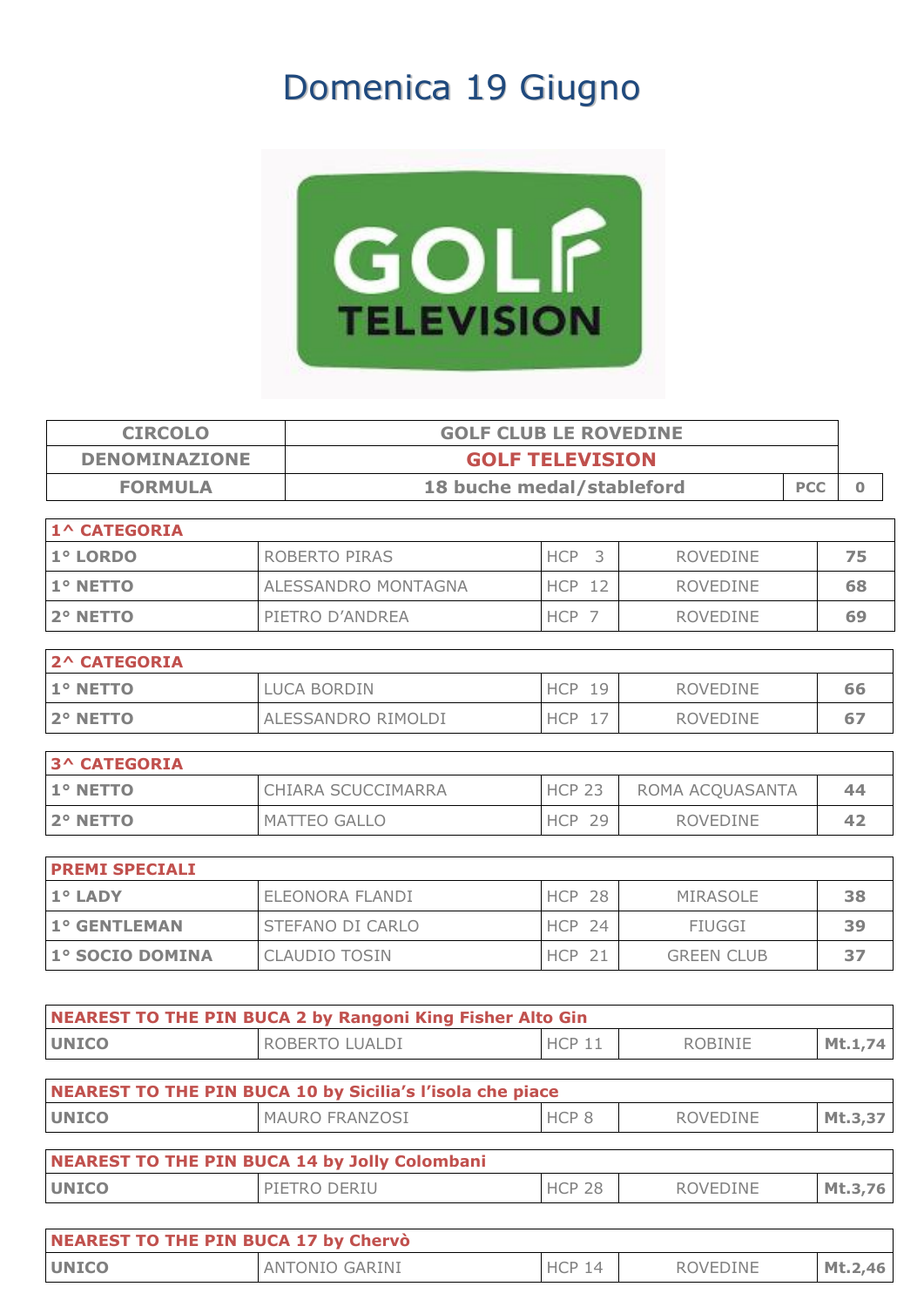| Tabulazione risultati |                                                | <b>GOLF LE ROVEDINE</b>   |                                              | 19.06.2022 17:58:20 |       |
|-----------------------|------------------------------------------------|---------------------------|----------------------------------------------|---------------------|-------|
|                       | Domina Golf Television On Tour                 |                           |                                              |                     |       |
| 1^ CATEGORIA          |                                                | 19.06.2022<br>dopo giro 1 |                                              |                     | Medal |
| 18 Buche              |                                                |                           |                                              |                     |       |
|                       | Giallo - Uomini   Par: 72   SL: 124   CR: 72,2 |                           | Rosso - Donne   Par: 72   SL: 123   CR: 73,6 |                     |       |
| Posizione             | Giocatore                                      |                           | Circolo di appartenenza                      | Risultato           |       |
| $\mathbf{1}$          | MONTAGNA, ALESSANDRO (10,9   12)               |                           | <b>ROVEDINE</b>                              | 68                  |       |
| $\overline{2}$        | D'ANDREA, PIETRO (5,8   7)                     |                           | <b>ROVEDINE</b>                              | 69                  |       |
| 3                     | SARCINELLI, GIUSEPPE (9,2   10)                |                           | <b>PUNTALDIA</b>                             | 70                  |       |
| 4                     | ACCARDI, MAURIZIO (9,1   10)                   |                           | <b>ROVEDINE</b>                              | 70                  |       |
| 5                     | BONATI, LUCA CARLO (9,6   11)                  |                           | <b>ROVEDINE</b>                              | 70                  |       |
| 6                     | ZANONE, ROBERTO (5,3   6)                      |                           | <b>ROVEDINE</b>                              | 71                  |       |
| 7                     | BROCCO, ALESSANDRO (7,7   9)                   |                           | <b>ROVEDINE</b>                              | 72                  |       |
| 8                     | PIRAS, ROBERTO (2,5   3)                       |                           | <b>ROVEDINE</b>                              | 72                  |       |
| 9                     | SCHELLINO, ALBERTO (3,7   4)                   |                           | CAVAGLIA'                                    | 72                  |       |
| 10                    | PETROVIC, BRANKO (10,4   12)                   |                           | <b>ROVEDINE</b>                              | 74                  |       |
| 11                    | TRAVERSO, ROBERTO (8,6   10)                   |                           | <b>ROVEDINE</b>                              | 74                  |       |
| 12                    | FRANZOSI, MAURO (7,3   8)                      |                           | <b>ROVEDINE</b>                              | 75                  |       |
| 13                    | CARDONE, FRANCESCO ROCC (6,7   8)              |                           | <b>ROVEDINE</b>                              | 76                  |       |
| 14                    | ALBERTI, GIAN PIETRO (6,0   7)                 |                           | RAPALLO                                      | 76                  |       |
| 15                    | LELLA, CARLO DANTE (10,0   11)                 |                           | <b>ROVEDINE</b>                              | 76                  |       |
| 16                    | MAGNASCHI, PAOLO (10,5   12)                   |                           | <b>ROVEDINE</b>                              | 78                  |       |
| 17                    | LUALDI, ROBERTO (9,7   11)                     |                           | <b>ROBINIE</b>                               | 79                  |       |
| 18                    | BUZZOTTA, MASSIMILIANO (8,5   10)              |                           | <b>ROVEDINE</b>                              | 79                  |       |
| 19                    | CACCIA, DAVIDE (9,7   11)                      |                           | <b>ROVEDINE</b>                              | 81                  |       |
| 20                    | CANTARELLA, PAOLO (7,4   8)                    |                           | <b>ROVEDINE</b>                              | 81                  |       |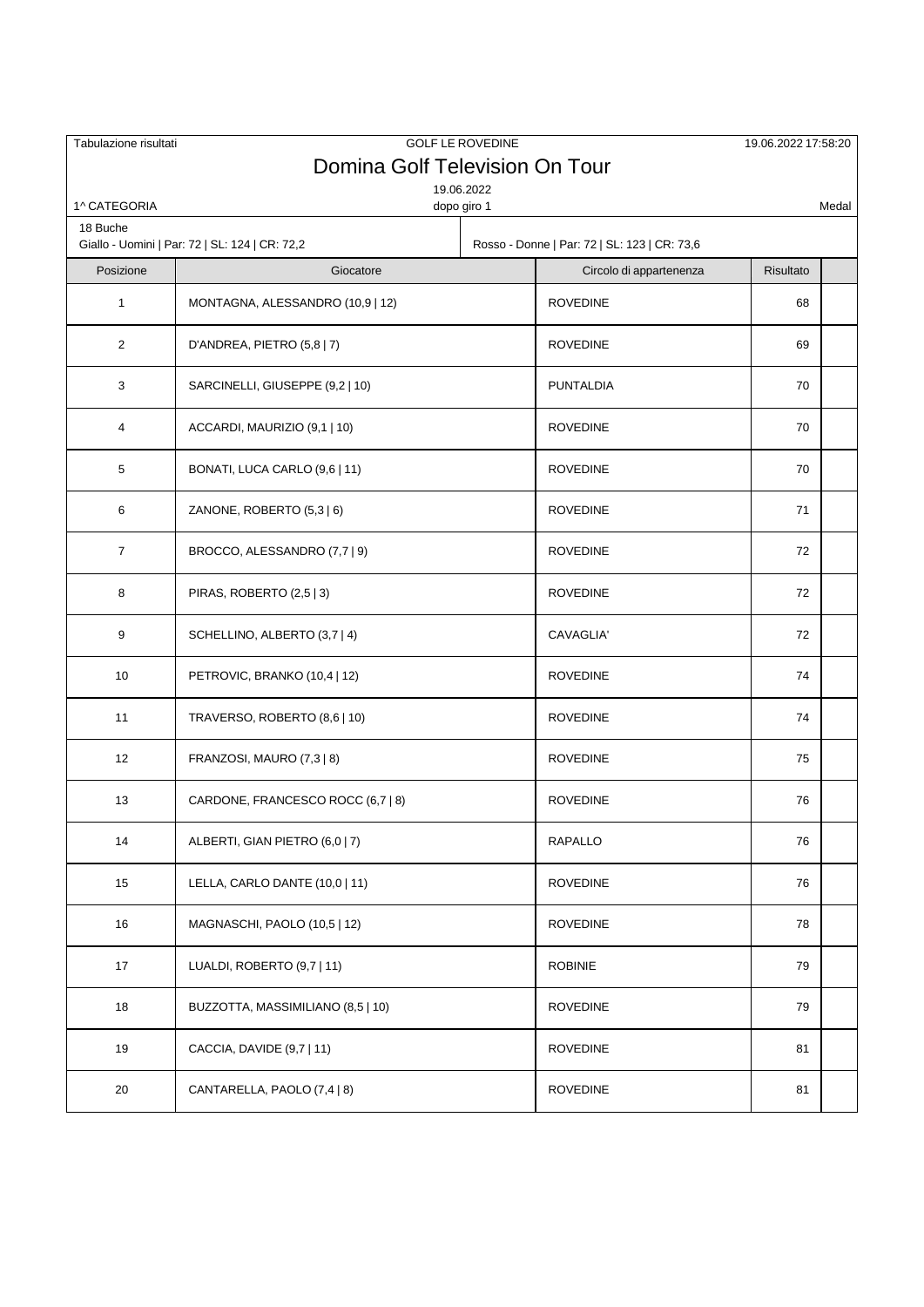| Tabulazione risultati    | Domina Golf Television On Tour                              | <b>GOLF LE ROVEDINE</b> |                                                                         | 19.06.2022 17:58:45 |       |
|--------------------------|-------------------------------------------------------------|-------------------------|-------------------------------------------------------------------------|---------------------|-------|
|                          |                                                             | 19.06.2022              |                                                                         |                     |       |
| 2^ CATEGORIA<br>18 Buche |                                                             | dopo giro 1             |                                                                         |                     | Medal |
| Posizione                | Giallo - Uomini   Par: 72   SL: 124   CR: 72,2<br>Giocatore |                         | Rosso - Donne   Par: 72   SL: 123   CR: 73,6<br>Circolo di appartenenza | Risultato           |       |
| $\mathbf{1}$             | BORDIN, LUCA (17,1   19)                                    |                         | <b>ROVEDINE</b>                                                         | 66                  |       |
| $\overline{2}$           | RIMOLDI, ALESSANDRO (15,6   17)                             |                         | <b>ROVEDINE</b>                                                         | 67                  |       |
| 3                        | PRATI, CRISTIANO (14,5   16)                                |                         | <b>CREMA</b>                                                            | 68                  |       |
| 4                        | COLCIAGO, GIORGIO (17,2   19)                               |                         | <b>ROVEDINE</b>                                                         | 69                  |       |
| 5                        | DA RE, GIANFRANCO (16,6   15)                               |                         | <b>ROVEDINE</b>                                                         | 70                  |       |
| 6                        | PARK, JEONG HWA (12,2   15)                                 |                         | <b>ROVEDINE</b>                                                         | 70                  |       |
| $\overline{7}$           | JANNUZZELLI, ALBERTO (16,9   19)                            |                         | <b>ROVEDINE</b>                                                         | 71                  |       |
| 8                        | BEVERINA, ANDREA (11,8   13)                                |                         | <b>ROVEDINE</b>                                                         | 71                  |       |
| 9                        | VALTORTA, CESY (11,9   15)                                  |                         | <b>ROVEDINE</b>                                                         | 71                  | 个     |
| 10                       | CANEVINI, LUCIANO (15,0   17)                               |                         | <b>ROVEDINE</b>                                                         | 72                  |       |
| 11                       | ROTA, VITTORIO (18,4   20)                                  |                         | <b>CREMA</b>                                                            | 72                  |       |
| 12                       | BARANZELLI, BIANCA (16,8   20)                              |                         | <b>ROVEDINE</b>                                                         | 72                  | ♠     |
| 13                       | SUZZI, STEFANO ANDREA (13,4   15)                           |                         | <b>ROVEDINE</b>                                                         | 72                  |       |
| 14                       | PIRONDINI, ALESSANDRO (12,6   14)                           |                         | <b>ROVEDINE</b>                                                         | 72                  |       |
| 15                       | GALLERANI, MICHELE (17,4   19)                              |                         | <b>DUCATO - LA ROCCA</b>                                                | 73                  |       |
| 16                       | MONETA, FILIPPO (16,3   18)                                 |                         | <b>ROVEDINE</b>                                                         | 73                  |       |
| 17                       | PAOLI, CLAUDIO (18,3   20)                                  |                         | <b>ROVEDINE</b>                                                         | 73                  |       |
| 18                       | BILOTTO, ANTONELLA (11,1   14)                              |                         | <b>ROVEDINE</b>                                                         | 73                  | ♠     |
| 19                       | PASTORE, CLAUDIO (12,7   14)                                |                         | <b>ROVEDINE</b>                                                         | 74                  |       |
| T <sub>20</sub>          | CASTELLANETA, GIUSEPPE (18,0   20)                          |                         | <b>IDEA VERDE - HOLLYSPORT</b>                                          | 74                  |       |
| T <sub>20</sub>          | BONFANTE, MAURIZIO (15,4   17)                              |                         | <b>ROVEDINE</b>                                                         | 74                  |       |
| 22                       | RICCOTELLI, STEFANO (18,4   20)                             |                         | <b>ROVEDINE</b>                                                         | 75                  |       |
| 23                       | GARINI, ANTONIO GIUSEPPE (12,7   14)                        |                         | <b>CREMA</b>                                                            | 75                  |       |
| 24                       | NOLANO, GIOVANNI (15,8   18)                                |                         | <b>ROVEDINE</b>                                                         | 76                  |       |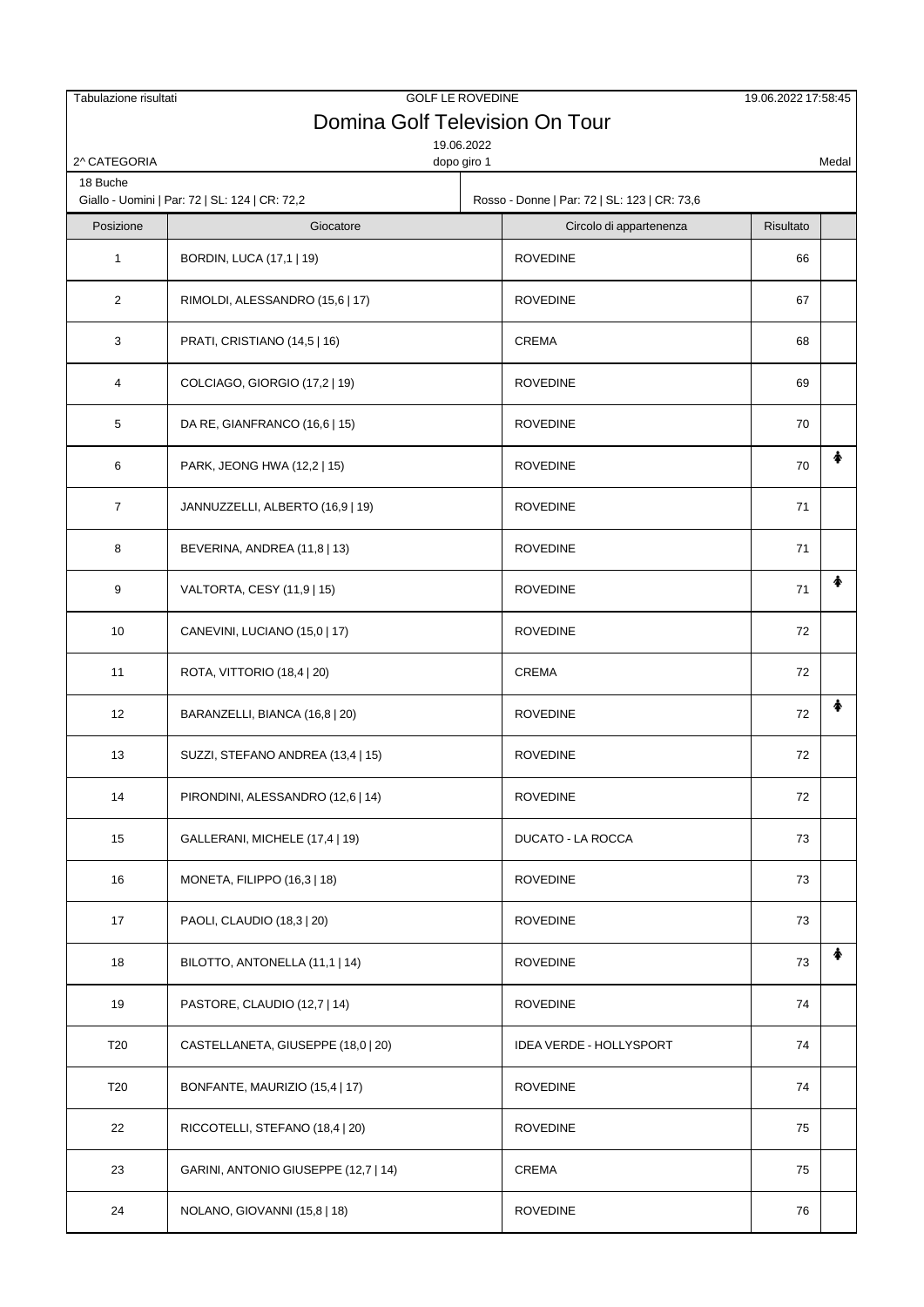| Posizione | Giocatore                       | Circolo di appartenenza   | Risultato |   |
|-----------|---------------------------------|---------------------------|-----------|---|
| 25        | FALCONE, CRISTINA (16,6   20)   | <b>ROVEDINE</b>           | 77        | ∲ |
| 26        | MICHEL, EMMANUEL (11,4   13)    | <b>ROVEDINE</b>           | 77        |   |
| 27        | CASARINO, ANDREA (15,9   18)    | <b>ROVEDINE</b>           | 77        |   |
| 28        | ORICCI, GIUSEPPE (13,8   15)    | <b>ROVEDINE</b>           | 77        |   |
| 29        | COLAIANNI, MASSIMO (14,0   16)  | <b>VILLA PARADISO SSD</b> | 78        |   |
| 30        | NATALI, GIUSEPPE (12,2   14)    | <b>CREMA</b>              | 79        |   |
| 31        | LENOCI, LORENZO (11,9   13)     | <b>ROVEDINE</b>           | 79        |   |
| 32        | MAZZORAN, MARCO (18,2   20)     | <b>MIRASOLE</b>           | 80        |   |
| 33        | CLERICI, STEFANO (16,5   18)    | <b>CREMA</b>              | 84        |   |
| 34        | BOTTINO, MARGHERITA (10,2   13) | <b>ROVEDINE</b>           | 86        | ∲ |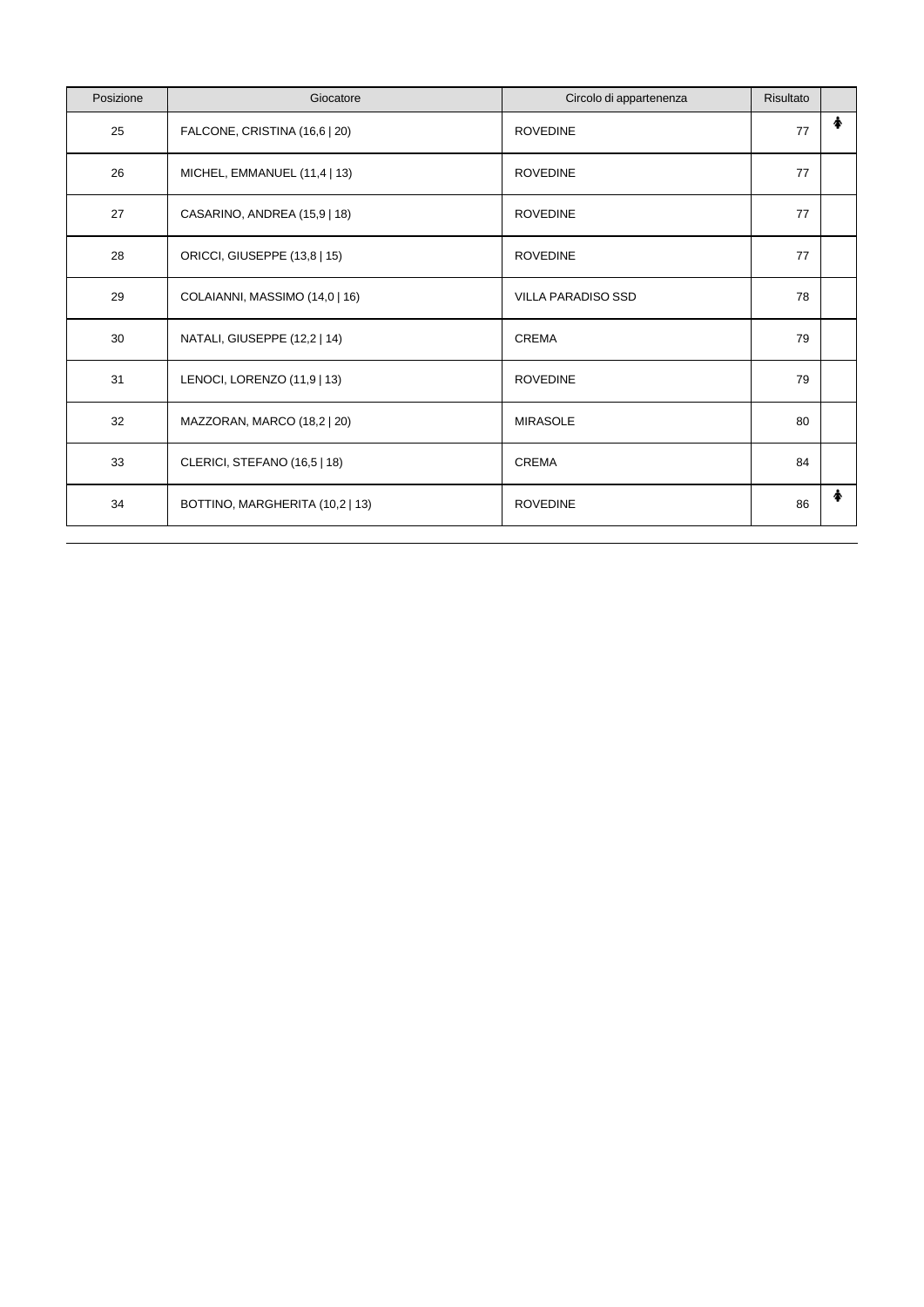| Tabulazione risultati   | Domina Golf Television On Tour                 | <b>GOLF LE ROVEDINE</b> |                                              | 19.06.2022 17:59:06 |            |
|-------------------------|------------------------------------------------|-------------------------|----------------------------------------------|---------------------|------------|
|                         |                                                | 19.06.2022              |                                              |                     |            |
| 3^CATEGORIA<br>18 Buche |                                                | dopo giro 1             |                                              |                     | Stableford |
|                         | Giallo - Uomini   Par: 72   SL: 124   CR: 72,2 |                         | Rosso - Donne   Par: 72   SL: 123   CR: 73,6 |                     |            |
| Posizione               | Giocatore                                      |                         | Circolo di appartenenza                      | Risultato           | ♠          |
| 1                       | SCUCCIMARRA, CHIARA (20,0   23)                |                         | ROMA ACQUASANTA                              | 44                  |            |
| $\overline{2}$          | GALLO, MATTEO (26,0   29)                      |                         | <b>ROVEDINE</b>                              | 42                  |            |
| 3                       | CELONE, FRANCESCO VITTORIO (20,9   23)         |                         | <b>ROVEDINE</b>                              | 42                  |            |
| 4                       | BOSCO, PAOLO (31,6   35)                       |                         | <b>ORSINI</b>                                | 41                  |            |
| 5                       | RIETJENS, MARIO (25,5   28)                    |                         | <b>ROVEDINE</b>                              | 40                  |            |
| 6                       | BORTOLLI, MATTIA (29,4   32)                   |                         | GARDANELLA                                   | 40                  |            |
| $\overline{7}$          | DI CARLO, STEFANO (22,0   24)                  |                         | FIUGGI 1928                                  | 39                  |            |
| 8                       | LURASCHI, MARCO (18,8   21)                    |                         | <b>BRESCIA SSD</b>                           | 39                  |            |
| 9                       | SCHIRINZI, ROSARIO FRANCO (23,5   26)          |                         | <b>ROVEDINE</b>                              | 38                  |            |
| 10                      | FLANDI, ELEONORA (23,9   28)                   |                         | <b>MIRASOLE</b>                              | 38                  | ♠          |
| 11                      | PISCOZZO, OLIMPIA (20,1   23)                  |                         | <b>ROVEDINE</b>                              | 38                  | ∔          |
| 12                      | YEO, JONG YEOL (24,9   28)                     |                         | <b>ROVEDINE</b>                              | 38                  |            |
| 13                      | VICUNA, RENATO (20,9   23)                     |                         | <b>ROVEDINE</b>                              | 37                  |            |
| 14                      | TOSIN, CLAUDIO (19,2   21)                     |                         | <b>GREEN CLUB</b>                            | 37                  |            |
| 15                      | BELLONI, MARTINA (19,4   23)                   |                         | <b>MOLINETTO</b>                             | 37                  | ♠          |
| 16                      | SAMPIETRO, ACHILLE (24,1   27)                 |                         | <b>ROVEDINE</b>                              | 37                  |            |
| 17                      | LUCCHINI, ENRICA (22,6   26)                   |                         | <b>ROVEDINE</b>                              | 37                  | ♠          |
| 18                      | LANZA, ANTONIO (25,4   28)                     |                         | <b>IDEA VERDE - HOLLYSPORT</b>               | 37                  |            |
| 19                      | BASSETTI, ERNESTO (21,6   24)                  |                         | <b>ROVEDINE</b>                              | 37                  |            |
| 20                      | PIRO, DAVIDE (25,1   28)                       |                         | CREMA                                        | 36                  |            |
| 21                      | MORANDI, DANILO RODOLFO ENNIO (25,5   28)      |                         | CREMA                                        | 36                  |            |
| 22                      | CORTI, MAURIZIO (20,1   22)                    |                         | <b>ROVEDINE</b>                              | 35                  |            |
| 23                      | KIM, SUNG JUN (20,1   22)                      |                         | <b>ROVEDINE</b>                              | 35                  |            |
| 24                      | BORTOLLI, GIULIO PAOLO (27,1   30)             |                         | <b>ROVEDINE</b>                              | 35                  |            |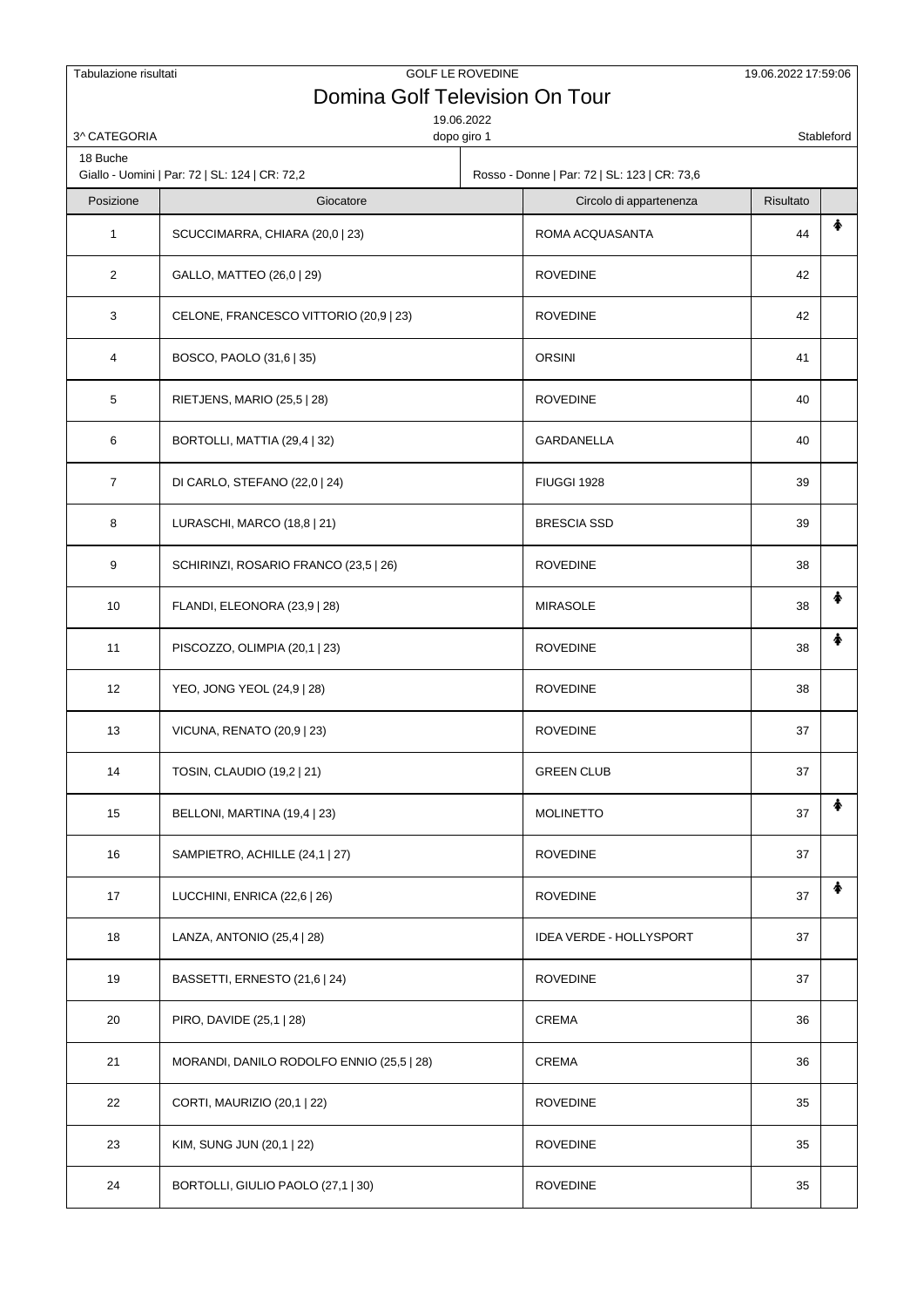| Posizione | Giocatore                                   | Circolo di appartenenza | Risultato |   |
|-----------|---------------------------------------------|-------------------------|-----------|---|
| 25        | SANTAGOSTINO, STEFANIA (18,7   22)          | <b>ROVEDINE</b>         | 35        |   |
| 26        | MUCI, CRISTINA (24,0   28)                  | <b>ROVEDINE</b>         | 35        | ∲ |
| 27        | BUDELLO, SILVIA GAETANA TATIANA (40,4   36) | <b>MIRASOLE</b>         | 34        | ♠ |
| 28        | ROTONI, PIERO (19,9   22)                   | IDEA VERDE - HOLLYSPORT | 34        |   |
| 29        | FLORA, PAOLA (36,0   36)                    | <b>ROVEDINE</b>         | 34        | ♠ |
| 30        | DRAGONI, GIANLUIGI (34,2   33)              | <b>CREMA</b>            | 33        |   |
| 31        | MARTEGANI, MASSIMO (28,5   31)              | <b>ROBINIE</b>          | 33        |   |
| 32        | STAMPACCHIA, ELISABETTA (20,9   24)         | <b>ROVEDINE</b>         | 33        | ∲ |
| 33        | BOSATRA, DAVIDE (22,7   25)                 | <b>ROVEDINE</b>         | 33        |   |
| 34        | LITRO, RAFFAELLA (34,7   36)                | <b>ROVEDINE</b>         | 33        | ♠ |
| 35        | RUGGIERO, MARCELLO (22,2   25)              | <b>ROVEDINE</b>         | 33        |   |
| 36        | ZANOTTI, ROBERTA (33,1   36)                | <b>ROVEDINE</b>         | 33        | 个 |
| 37        | CASABONA, ALESSIO (27,3   30)               | <b>ROVEDINE</b>         | 33        |   |
| 38        | RUSPI, SIMONA ALESSIA (34,9   36)           | <b>CREMA</b>            | 32        | ♠ |
| 39        | QUARIN, DANIELE (29,2   32)                 | <b>MIRASOLE</b>         | 31        |   |
| 40        | SANDRO, LORENA (30,3   35)                  | <b>ROVEDINE</b>         | 31        |   |
| 41        | DERIU, PIETRO LUIGI (25,7   28)             | <b>ROVEDINE</b>         | 31        |   |
| 42        | MODENA, GIANCARLO (21,0   23)               | <b>ROVEDINE</b>         | 31        |   |
| 43        | VAGO, DANTE (25,7   28)                     | <b>ORSINI</b>           | 31        |   |
| 44        | PEDRAZZINI, GIANCARLO (19,0   21)           | <b>ROVEDINE</b>         | 30        |   |
| 45        | CARRARA, GRAZIELLA (20,2   24)              | <b>ROVEDINE</b>         | 30        | ♠ |
| 46        | CHIASSARINI, MAURIZIO LUIGI (19,5   22)     | <b>ROVEDINE</b>         | 30        |   |
| 47        | REALE, STEFANO (26,4   29)                  | <b>ROSSERA</b>          | 29        |   |
| 48        | NEGRI, FILIPPO MARIA (32,1   35)            | CREMA                   | 29        |   |
| 49        | MARRUBINI, GIORGIO CARLO (20,8   23)        | <b>ROVEDINE</b>         | 29        |   |
| 50        | DELL'OCA, RENATO (25,4   28)                | <b>MIRASOLE</b>         | 29        |   |
| 51        | BRIGANDI', GIUSEPPE (32,2   36)             | <b>MIRASOLE</b>         | 28        |   |